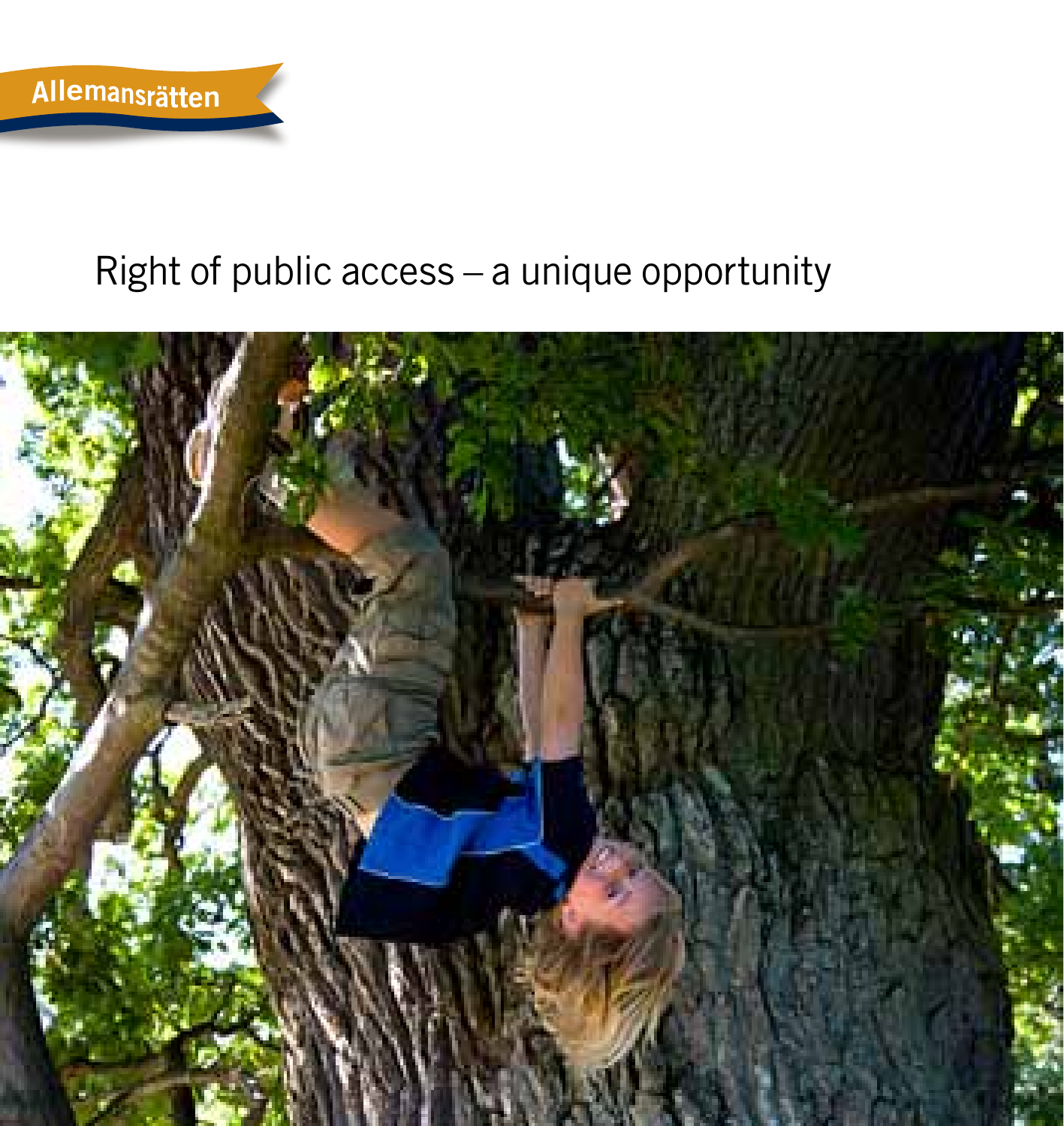

## The right of public access is a fantastic opportunity for all of us to roam freely in nature.

You make use of the right of public access when you go for a walk in the forest, paddle a kayak, go climbing or just sit on a rock and think.

Usually it is completely natural for us. In order for everyone to enjoy nature, we need to take care of nature and wildlife and show consideration for landowners and others who are outdoors.

We can sum this up with the phrase "Don't disturb – don't destroy"

#### Hike, bike, ride…

We have a wonderful opportunity to experience nature and pursue many different activities. Swedes are extremely interested in outdoor life and nature.

So that everyone can enjoy nature, it is good to keep some things in mind:

• Remember that crops, replanted forest or other vulnerable land should not be damaged.

- To avoid disturbing those who live in the area, do not cross over or occupy someone's lot. Residents have a right to be undisturbed.
- Do not interfere with the activities of landowners.
- When you ride or cycle in terrain, there is a risk of damaging the ground. Do not ride or cycle over soft, fragile ground or on designated jogging tracks, ski tracks or hiking trails.
- If you cross enclosed pastureland, do not disturb animals or damage fences. Close the gate after you so that livestock does not get out.

#### **Camping**

By all means pitch a tent for a night or two in the countryside!

Remember to pitch it in a suitable place – in other words, where farming is not carried on and not too close to a residence. Indeed, the greater the risk of disturbing someone, all the greater reason there is to ask for permission. Consideration is especially important when camping with caravans and motor homes outside designated areas. Such camping is governed by off-road vehicle use laws.

#### Take rubbish with you

We all want clean nature, free of litter. So take rubbish with you. Glass, tins, plastic bags and bottle caps can injure both people and animals. Therefore, never place a rubbish bag next to a full dustbin.

#### Fire

The campfire adds spice to our outdoor life, and you are allowed to build a fire in nature. But fires cause concern among many landowners because much valuable forest goes up in flames every year due to carelessness with campfires.

To minimise the risk of fire spreading, it is good to keep some things in mind:

- Do not start a fire if there is the least danger of it spreading – in dry weather the lighting of fires often is prohibited.
- Choose a place where there is no risk of the fire spreading.
- Do not build a fire directly on or right next to rocks. They can crack, causing scars that never heal.
- When you are done with the fire, make sure that it is thoroughly extinguished.
- Leave no trace of the fire in the form of a fireplace or such.

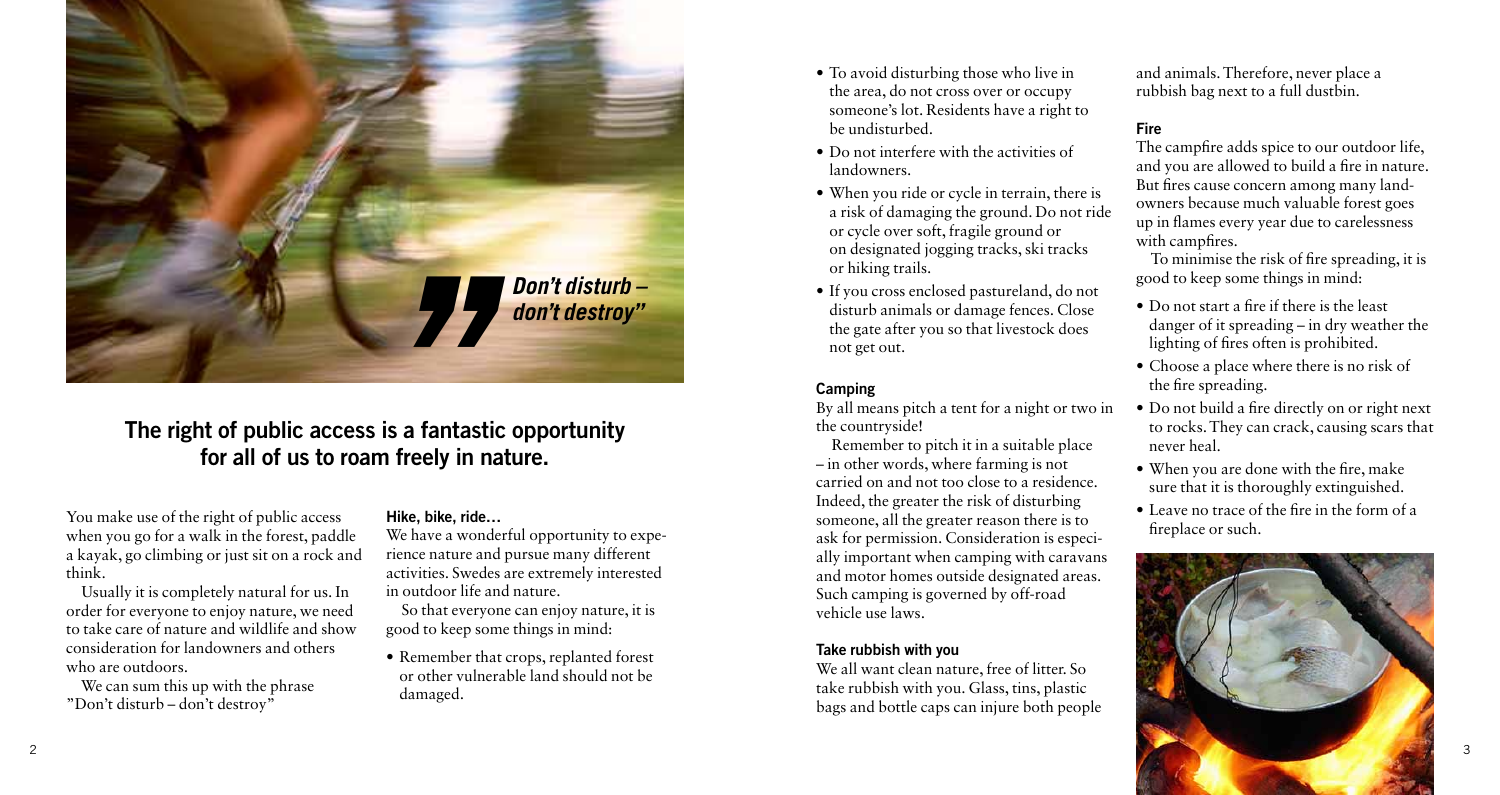

#### Picking flowers, berries, mushrooms, twigs… You are free to pick flowers, berries, mushrooms, twigs and branches from the ground. To avoid damaging nature, it is good to keep some things in mind:

- Remember that certain plants are protected by law and they may not be picked. The county board can provide information on protected plants. Orchids are protected throughout the country.
- Do not take twigs, branches, birch-bark and other bark from growing trees. They can be damaged.

Dogs

Obviously dogs may accompany you in nature. March 1 to August 20 is a sensitive period for wildlife, and dogs are not allowed to run loose then. During other times of the year, you also must have your dog under sufficient control so that it does not disturb or damage wildlife and other people. In some parts of the country dog leash laws are in effect.



#### Swimming and boating

The right of public access applies both on land and water. You may swim by the shore, boat almost everywhere, moor your boat and spend a day or two on board. The same rules for consideration of your surroundings apply as on land. In other words, don't disturb – don't destroy.

To be able to enjoy nature by and on the water, it is good to keep some things in mind:

- Do not moor your boat or go ashore by a dwelling or where there is no admittance, such as a sanctuary for protection of birds and seals.
- It is okay to moor a boat temporarily at someone else's jetty if it does not interfere with the owner. But not if it adjoins the grounds of a house, of course. It is preferable to contact the landowner.
- Special rules, such as speed limits and no admittance, may exist.
- Remember that motorboat operators need to be more considerate than quieter boaters.

#### Hunting and fishing

The right of public access does not cover hunting and fishing. But you are free to fish without a licence with a rod and certain other hand gear along the coasts and in Sweden's five largest lakes: the Vänern, the Vättern, the Mälaren, the Hjälmaren and the Storsjön. Fishing in other waters requires a fishing licence or other permit. Along the Norrland coast, the west coast and Skåne's southern coast certain other fishing methods are allowed without a licence. Otherwise fishing with nets, trolling or tip-up fishing is not permitted without a licence, nor is salmon fishing by the Norrland coast.

So that everyone can enjoy nature and avoid damaging it, it is good to keep some things in mind:

- Remember to always take note of the rules that apply in the place you want to fish.
- Do not leave hooks and lines behind you in nature. They can be death traps for wildlife.
- Remember to leave wildlife's young and nests or dens alone.
- You are not allowed to take bird eggs. That is considered hunting. All wild animals and birds are protected by law. Hunting may be carried on in accordance with hunting regulations. Species threatened with extinction, such as frogs and snakes, are protected.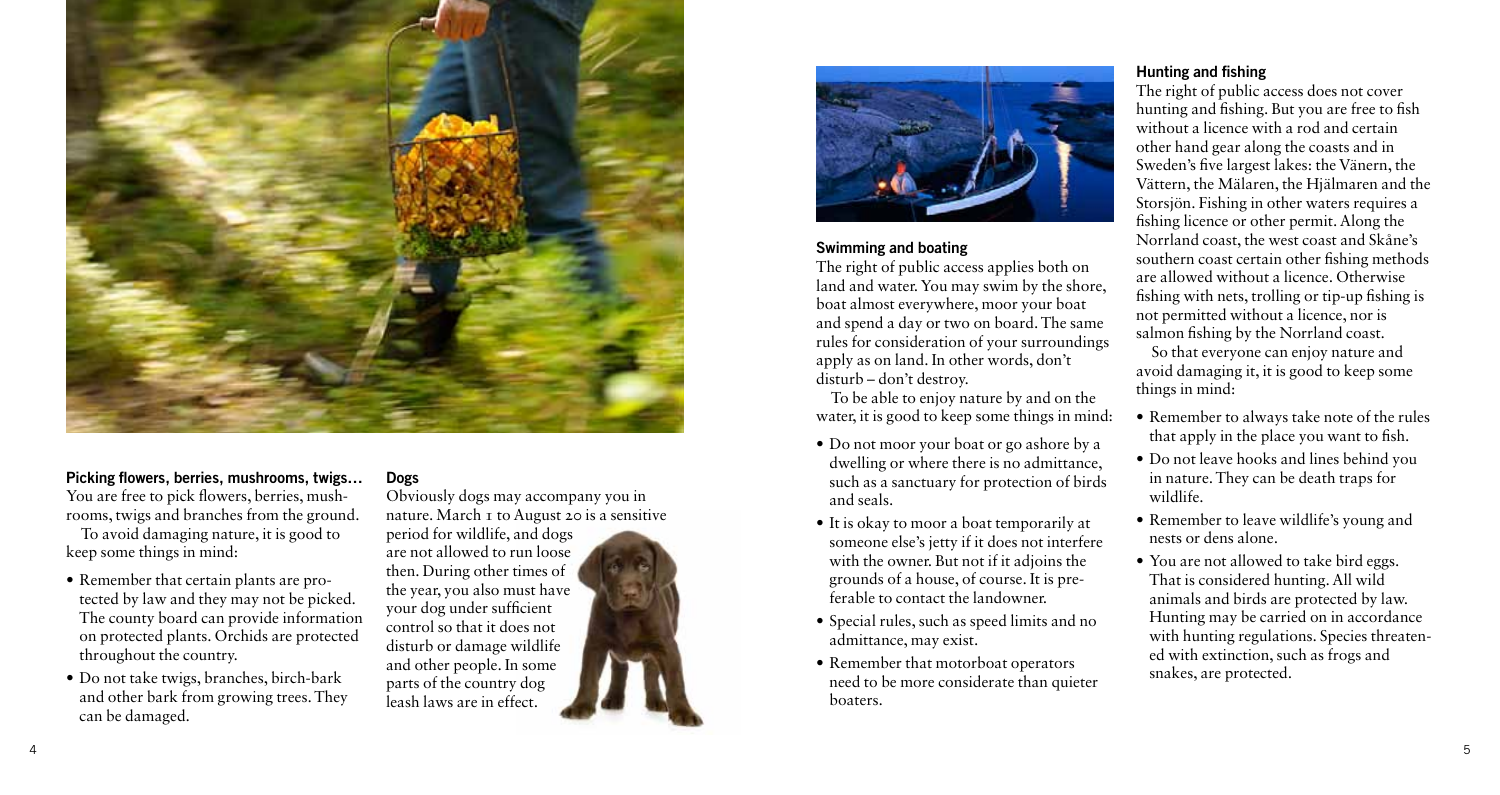

#### Organised outdoor life

Adventure tourism and other organised outdoor life have tremendous opportunities to make use of the right of public access for activities. The right of public access can be used commercially and by many users simultaneously. Those who organise activities on another's land bear a great deal of responsibility.

The very best way to proceed is for the organiser to make contact with the landowner, municipality and county board before the activities begin.

- Obtain the necessary proficiency
- Choose a suitable location
- Implement measures for security and prudence
- Inform participants about the right of public access



In nature close to population centres In nature close to population centres the right of public access is all the more important. It enables many people to take part in nature activities close to home without going away. In populated areas many people live side by side, sometimes in crowded spaces. The right of public access makes it easier for all of us to coexist in nature in a respectful manner and to avoid conflicts and wear and tear on the land.

#### No motor vehicles on the ground

There is no right of public access for motorised vehicles. According to Terrängkörningslagen (terrain vehicles law), it is forbidden to drive cars, motorcycles, mopeds and other motorised vehicles on bare ground in the terrain. Nor is it permitted to drive motorised vehicles on private roads that are closed to motorised traffic. Such restrictions must be indicated by road signs.

### Protected nature areas **om träde eller stolpar vid som träde stolpar vid sådana område**

In national parks, nature reserves, Natura 2000 sites or other protected areas, special rules apply. Sometimes the right of public access is limited, sometimes expanded. Information is posted at the entrances to the parks or other protected areas. areas.



More information www.naturvardsverket.se/allemansratten